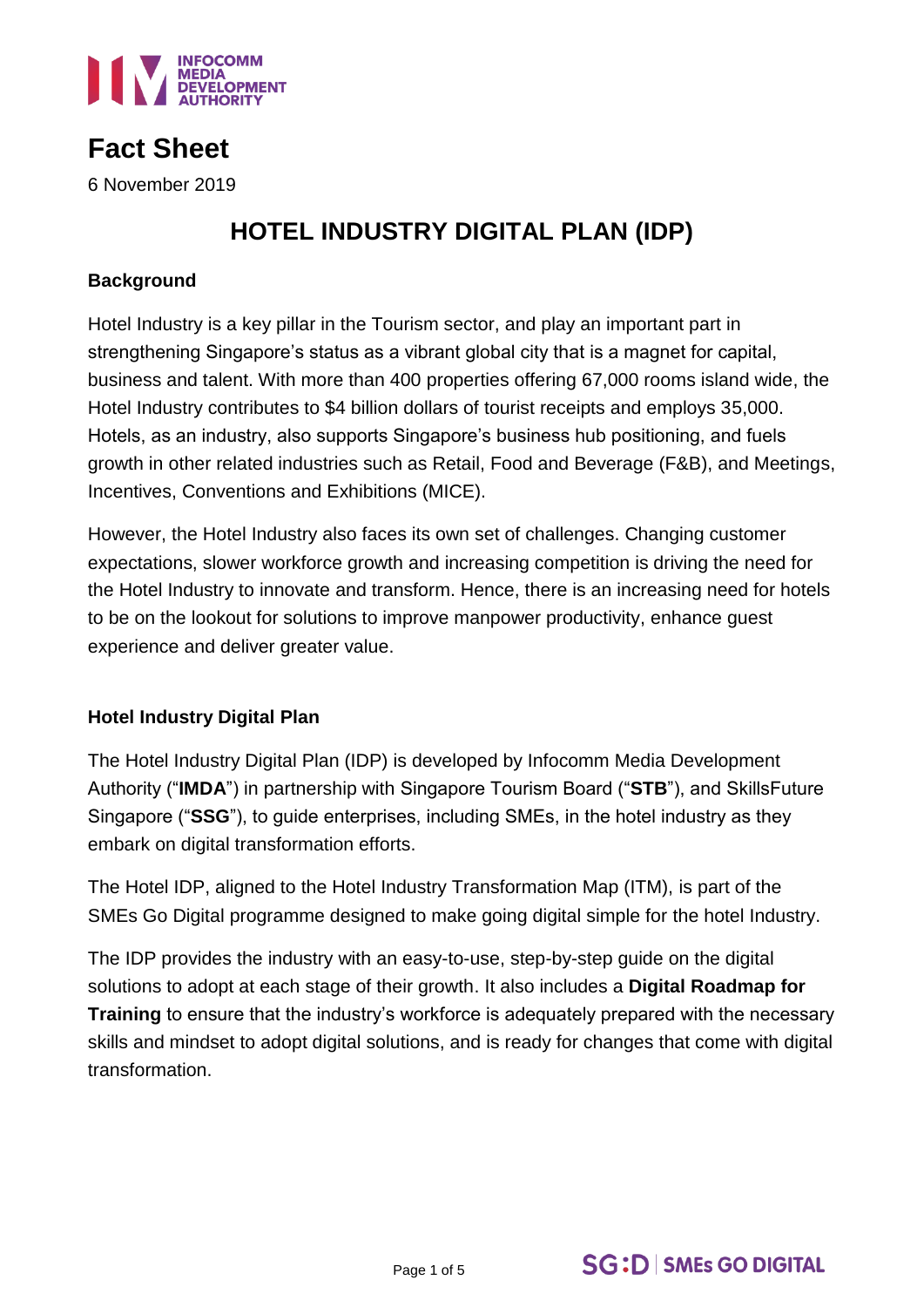

Broadly, the IDP covers 3 stages.

- **Stage 1: Getting Digital Economy Ready.** Digital solutions listed in stage 1 will enable Hotels to enhance digital capabilities, optimise operations and improve productivity.
- Stage 2: Growing in the Digital Economy. Hotels looking to enhance guest experience further can leverage Stage 2 solutions that would tap on data driven insights and integration across systems within and beyond the hotel's ecosystem.
- **Stage 3: Leaping Ahead.** Hotels exploring advanced solutions for higher levels of automation; as well as providing guests with a seamless overall experience in Singapore can tap into STB's Technology Resources.

For more information on the Hotel IDP, visit: [http://www.go.gov.sg/imda-hotel-idp.](http://www.go.gov.sg/imda-hotel-idp)



## **SG:D | SMEs GO DIGITAL**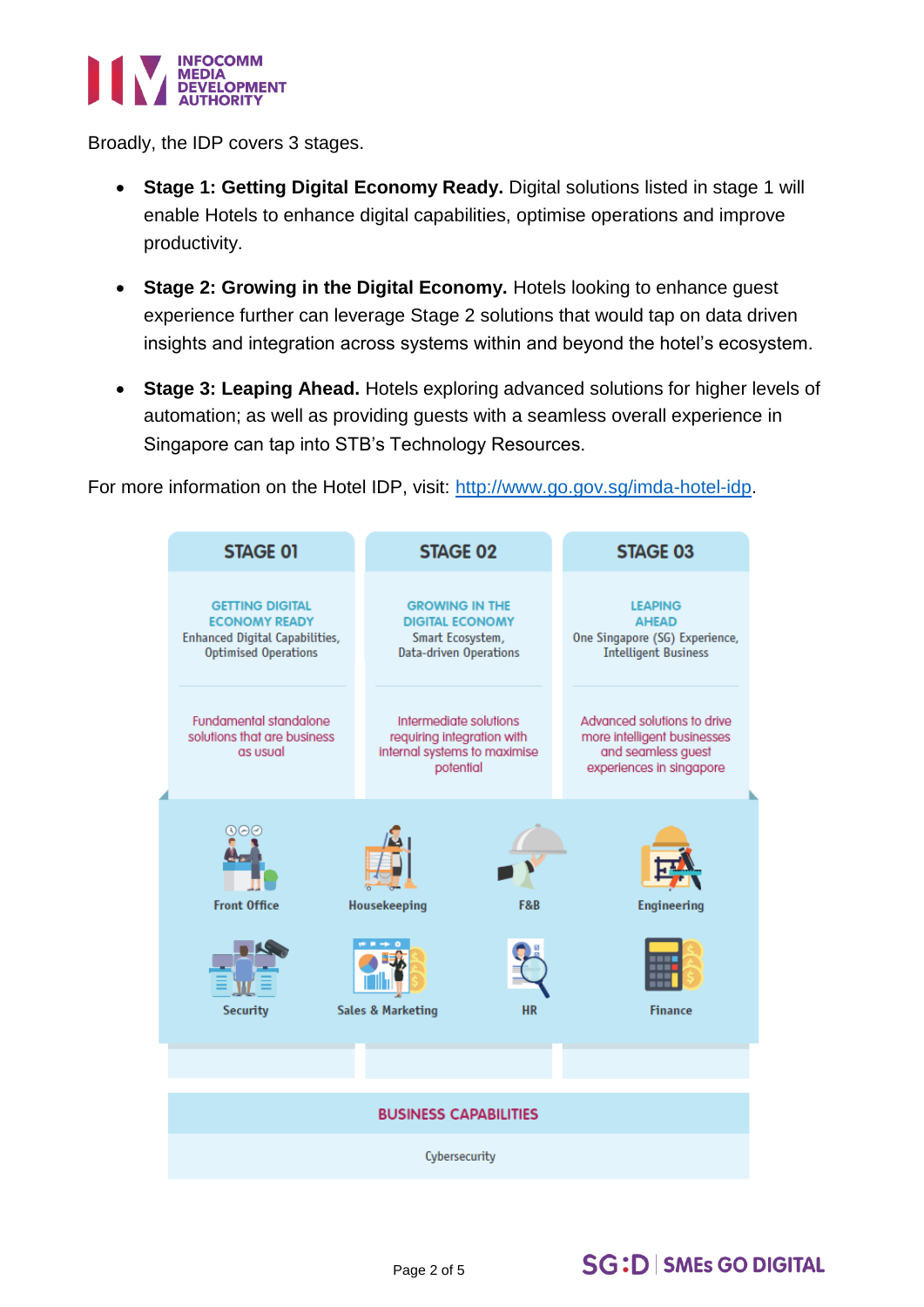

## **SMEs Go Digital**

The sector-specific IDPs are central to the SMEs Go Digital programme<sup>1</sup>, which comprises the following:

|                                                  | <b>SG:D   SMEs GO DIGITAL</b>                                                                                                   |   |                                                                                                          |
|--------------------------------------------------|---------------------------------------------------------------------------------------------------------------------------------|---|----------------------------------------------------------------------------------------------------------|
| 3 STEPS TO                                       | <b>GO DIGITAL</b>                                                                                                               |   | Is your business<br>digital-ready?<br>Find out using the Industry Digital<br>Plan (IDP) for your sector. |
| Scan the QR code or visit                        | <b>For more information</b><br>www.imda.gov.sg/SMEsGoDigital                                                                    | 2 | How do you get<br>Take up pre-approved solutions<br>with grant support.                                  |
| <b>Support available</b>                         |                                                                                                                                 |   | Where can you get                                                                                        |
| • Consultancy Services<br>(SME Digital Tech Hub) | • Project Management<br><b>Services</b>                                                                                         |   | Contact the nearest SME Centre<br>for support.                                                           |
| • Pre-Approved Solutions<br>• Start Digital Pack | <b>Government Grants</b><br>(e.g. Productivity Solutions<br>Grant - PSG:<br><b>PSG SkillsFuture</b><br><b>Training Subsidy)</b> |   |                                                                                                          |

## **Consultancy Services**

For a more comprehensive review of their business, SMEs can approach Business Advisors at their nearest **SME Centre**<sup>2</sup> for business diagnosis and advisory on digital solutions relevant to their operations. SMEs that require specialist consultancy on sophisticated technologies, such as data analytics and cybersecurity, will be referred to the Principal Consultants at the **SME Digital Tech Hub**<sup>3</sup> . These digital consultancy services are provided at no cost to SMEs.

#### **Project Management Services**

SMEs can also engage **Project Management Services**<sup>4</sup> to support them in the implementation of digital solutions. The project managers can help with business processes re-engineering and job redesign to get the maximum benefits and have more sustainable outcomes from going digital.

**<sup>.</sup>** <sup>1</sup> www.imda.gov.sg/SMEsGoDigital

<sup>2</sup> List of SME Centres can be found [here](https://www.enterprisesg.gov.sg/contact/overview)

<sup>3</sup> http://www.digitaltechhub.sg

<sup>4</sup> Project Management Services can be accessed [here](http://www.smfederation.org.sg/capability-capacity-development/project-management-services)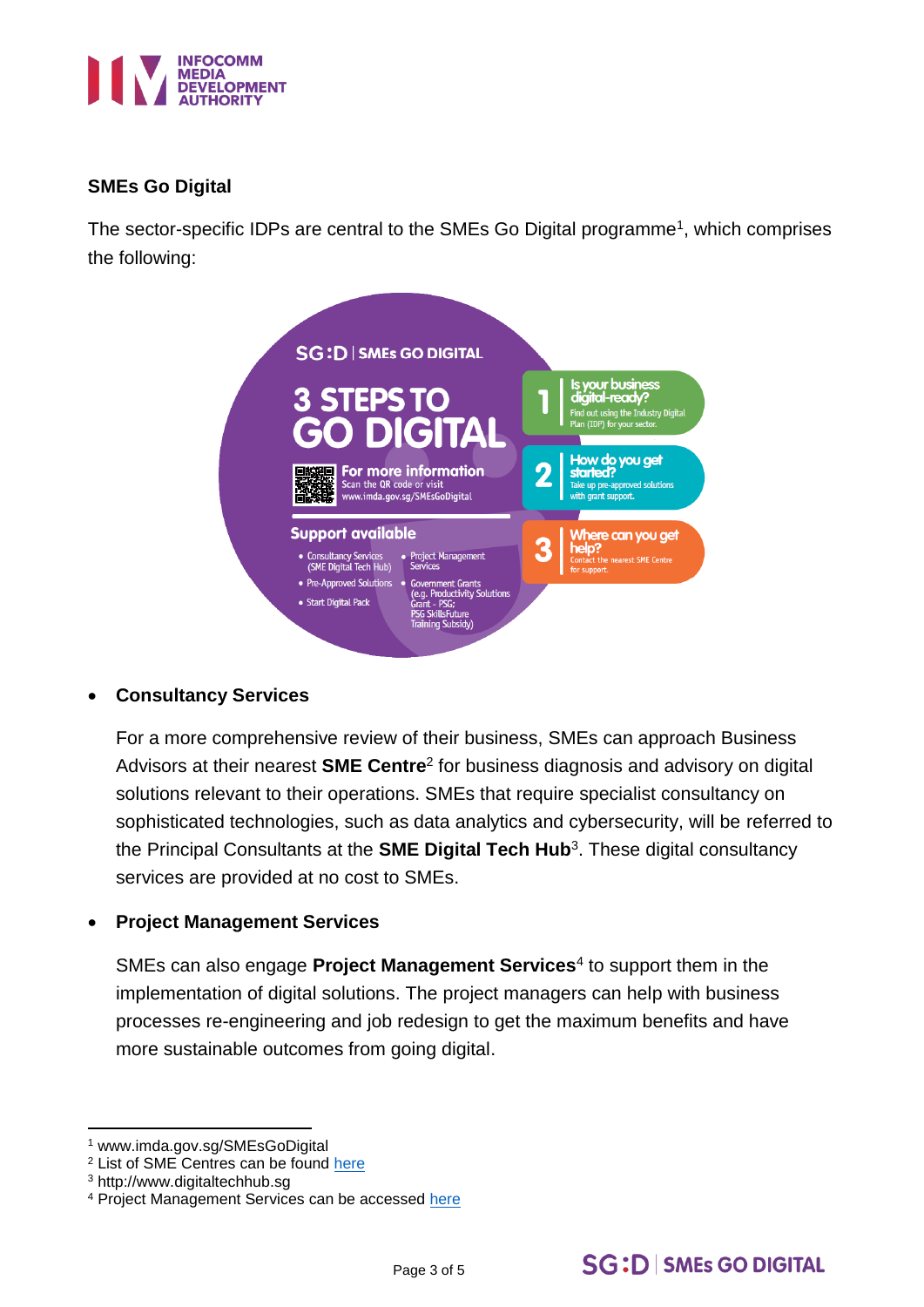

### **Pre-Approved Solutions**

SMEs looking to build core digital competencies and optimise operations can choose from the list of pre-approved solutions on Tech Depot and receive grant support for eligible projects. Tech Depot is a one-stop, centralised platform aimed at improving SMEs' access to technology and digital solutions. SMEs can visit [www.smeportal.sg/techdepot](http://www.smeportal.sg/techdepot) for more information.

SMEs can also participate in digital sector projects that are initiated jointly by IMDA and industry leaders. Such projects pilot new digital solutions or platforms that have the potential to uplift the whole sector.

### **Start Digital**

For SMEs that are just starting their business or are new to digital technology, they can take up a Start Digital Pack<sup>5</sup> to start their business right with foundational and competitively-priced digital solutions. New SMEs can take up any two solutions free for at least six months with a minimum 18-month contract period from five categories: Accounting, Human Resources Management & Payroll, Digital Marketing, Digital Transactions and Cybersecurity. The solutions are pre-approved by IMDA and offered by Start Digital Partners like DBS, Maybank, OCBC, Singtel, StarHub and UOB.

#### **About Infocomm Media Development Authority (IMDA)**

*The Infocomm Media Development Authority (IMDA) leads Singapore's digital transformation with infocomm media. To do this, IMDA will develop a dynamic digital economy and a cohesive digital society, driven by an exceptional infocomm media (ICM) ecosystem – by developing talent, strengthening business capabilities, and enhancing Singapore's ICM infrastructure. IMDA also regulates the telecommunications and media sectors to safeguard consumer interests while fostering a pro-business environment, and enhances Singapore's data protection regime through the Personal Data Protection Commission.* 

*For more news and information, visit [www.imda.gov.sg](http://www.imda.gov.sg/) or follow IMDA on Facebook IMDAsg and Twitter @IMDAsg.*

**.** 

<sup>5</sup> www.imda.gov.sg/StartDigital